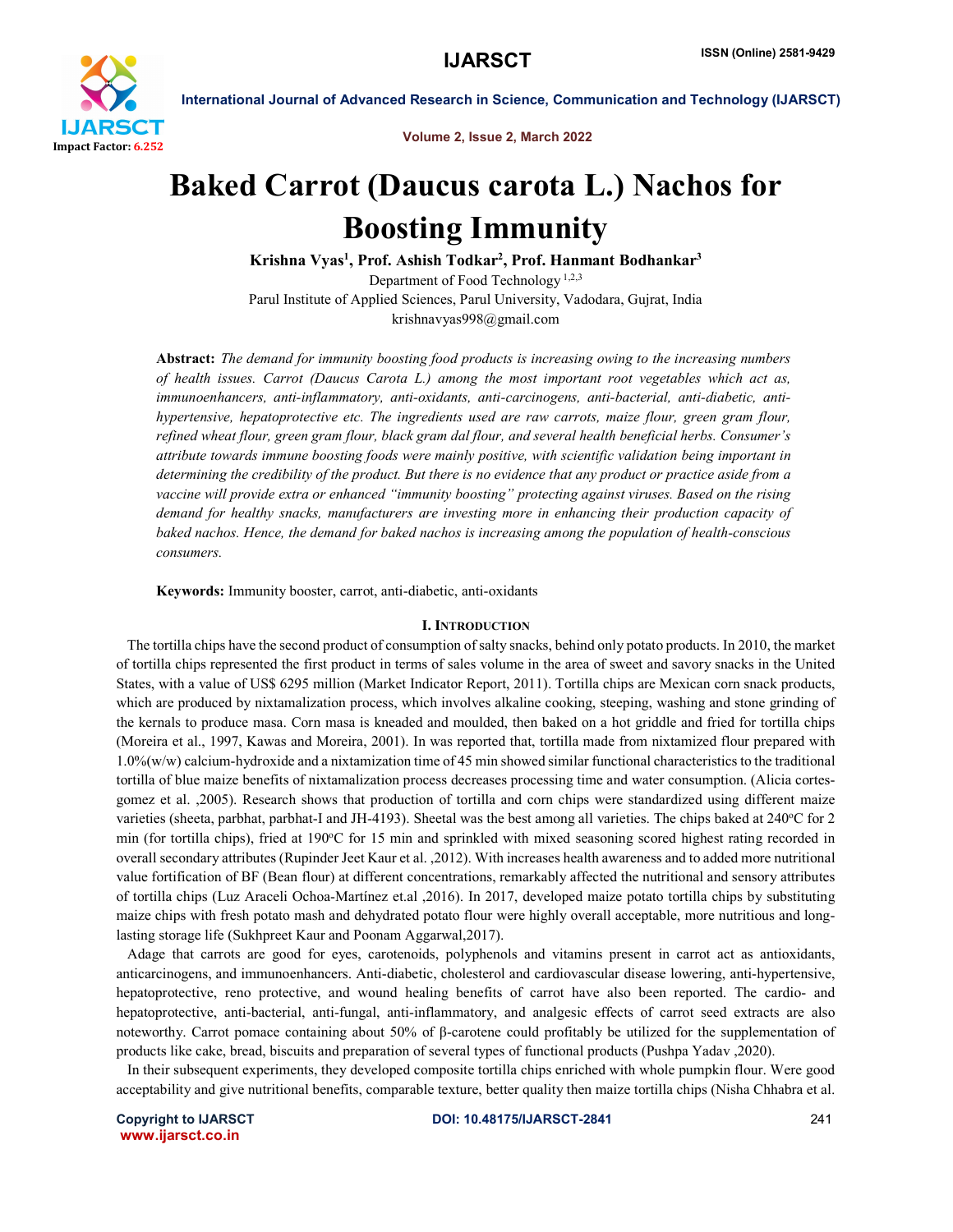

International Journal of Advanced Research in Science, Communication and Technology (IJARSCT)

### Volume 2, Issue 2, March 2022

, 2017). Research on nonwaxy sorghum flour for enhancing the texture of baked tortilla chips and for increasing chips strength and gelatinization rice flour is appropriate. Different flours behave differently based on the system into which they were incorporated. (x. quintero- fuentes et.al,1999).

 Consequently, the objective of the paper was to thoroughly examine and review the published literature, and summarize various analysis on tortilla chips.

### II. TORTILLA CHIPS PROCEDURE

Weigh each ingredient according to the table, Wash and grate carrot, Take Maize flour + Green gram dal flour + Chickpea's flour, add a black pepper, Mint powder, turmeric powder, salt & ginger juice, add grated carrot in it, make a dough by using warm water Dough kneading, Leave it

 Make a sheet in round shaped as roti by using Maida flour Take a flat non-stick sauté pan /tawa heat and bake sheets on it, cook each side for 7 to 10 seconds (do not overcook), Give shape of triangle with the help of pizza cutter or scissors, Lay the nachos on the baking tray or an oven plat, preheat oven or OTG, bake it, Baked nachos, Add external herbs on it, Final product

#### 2.1 Future Scope of Product

This product is preferable for all age groups in the category of healthy snacks  $\&$  give immune enhancing effect on human immune system. and It is "Finger food" so we can carry anywhere & eat any time in all seasons.

#### 2.2 Importance and Needs

 In this pandemic the need of immune boosting product's demand becomes more higher & people are more consensus about health. It is containing herbs that will enhance our immunity system. The plant-based food plays a vital role to enhance the immunity of people to control of covid-19. (Mahammad Sajid Arshad et.al ,2020)

#### III. CONCLUSION

 Few changes on fortification of tortilla chips give more nutritional benefits without any negative effects on human body. an effort in the direction of producing value added baked fortified product with the addition of herbs. Carrot, herbs and multi grain flour gave nutritional benefits on health and immunoenhancing effect. Due to functional and nutritional goodness of herbs, it can be further exploited in the development of healthy food products. This Increasing demand for convenience foods has led to manufacturers having a high focus on product innovations.

#### **REFERENCES**

- [1]. Market Indicator report (2011). consumer trends: salty snack food in united states. Available in http://www.atssea.agr.gc.ca/amr/5770emg.htm
- [2]. Moreira RG, Sun X, Chen Y. (1997) Factors affecting oil uptake in tortilla chips in deep-fat-frying. Journal of Food Engineering.31:485-498.
- [3]. Kawas ML, Moreira RS. (2001) Characterization of product quality attributes of tortilla chips during the frying process. Journal of Food Engineering.; 47:97-107.
- [4]. Alicia Cortes-Gomez et al. (2005) Tortillas of blue maize (Zea mays L.) prepared by a fractionated process of nixtamalization: analysis using response surface methodology. Journal of Food Engineering 66, 273–281.
- [5]. Rupinder Jeet Kaur, Savita Sharma and Gurkirat Kaur (2012) Processing and Quality Evaluation of Tortilla and Corn Chips. Asian Resonance 3(3):197-202.
- [6]. Luz Araceli Ochoa-Martínez et al. (2016) Quality evaluation of tortilla chips made with corn meal dough and cooked bean flour. Cogent Food & Agriculture 2:1-7.
- [7]. .Sukhpreet Kaur and Poonam Aggarwal (2017) Development of maize-potato tortilla chips: Ab nutritious and lowfat snack food. Journal of Pharmacognosy and Phytochemistry 6(4): 153-161.
- [8]. Pushpa Yadav (2020). A Review on different types of carrot and its chemical compositions. IOSR Journal of Pharmacy.10(5):32-39. (e)-ISSN: 2250-3013, (p)-ISSN: 2319-4219.Electrically generated from: www.iosrphr.org